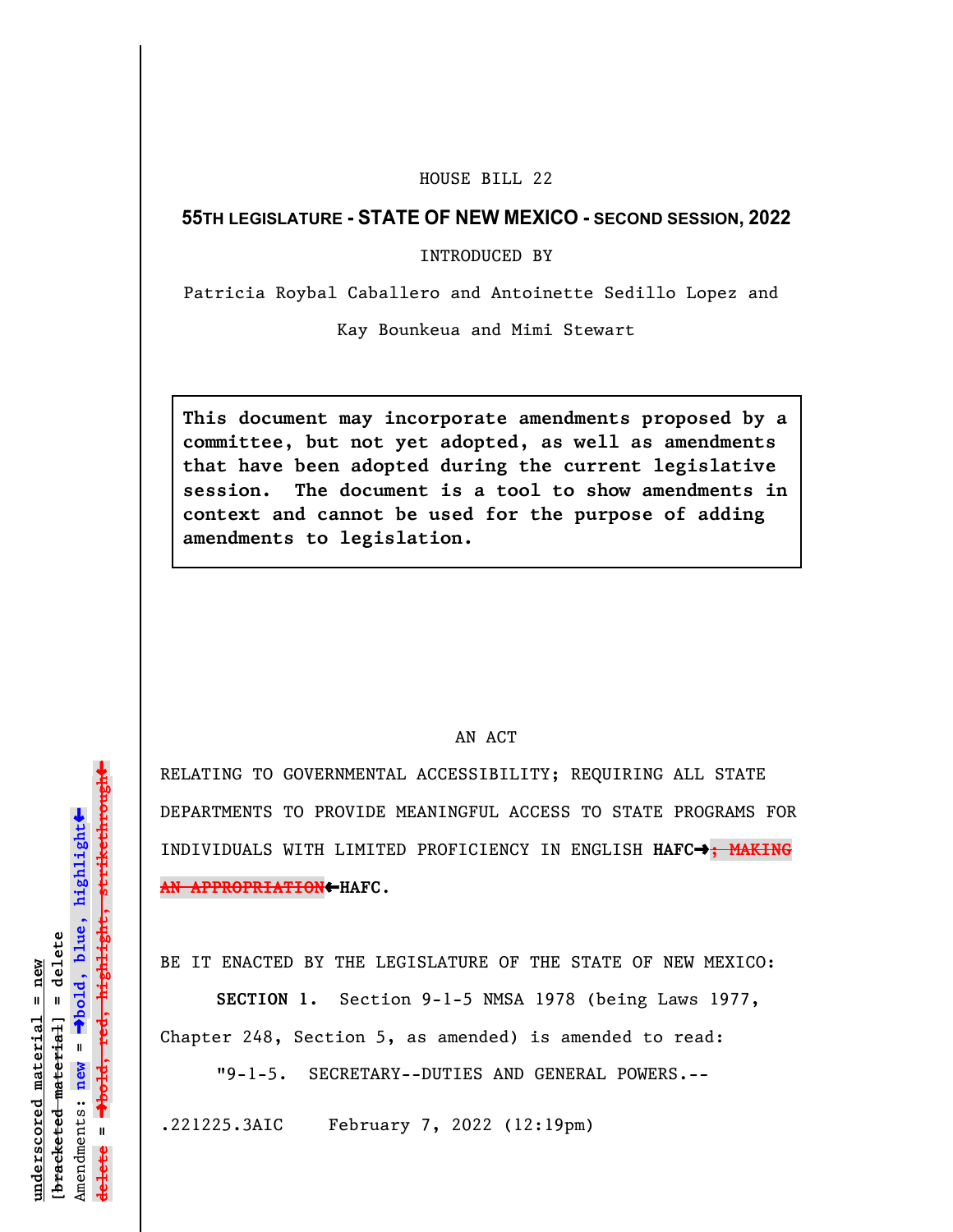A. The secretary is responsible to the governor for the operation of the department. It is the secretary's duty to manage all operations of the department and to administer and enforce the laws with which the secretary or the department is charged.

B. To perform the secretary's duties, the secretary has every power expressly enumerated in the laws, whether granted to the secretary or the department or any division of the department, except where authority conferred upon any division is explicitly exempted from the secretary's authority by statute. In accordance with these provisions, the secretary shall:

(1) except as otherwise provided in the Executive Reorganization Act, exercise general supervisory and appointing authority over all department employees, subject to any applicable personnel laws and regulations;

(2) delegate authority to subordinates as the secretary deems necessary and appropriate, clearly delineating such delegated authority and the limitations thereto;

(3) organize the department into those organizational units the secretary deems will enable it to function most efficiently, subject to any provisions of law requiring or establishing specific organizational units;

(4) within the limitations of available appropriations and applicable laws, employ and fix the compensation of those persons necessary to discharge the

.221225.3AIC February 7, 2022 (12:19pm)

 $- 2 -$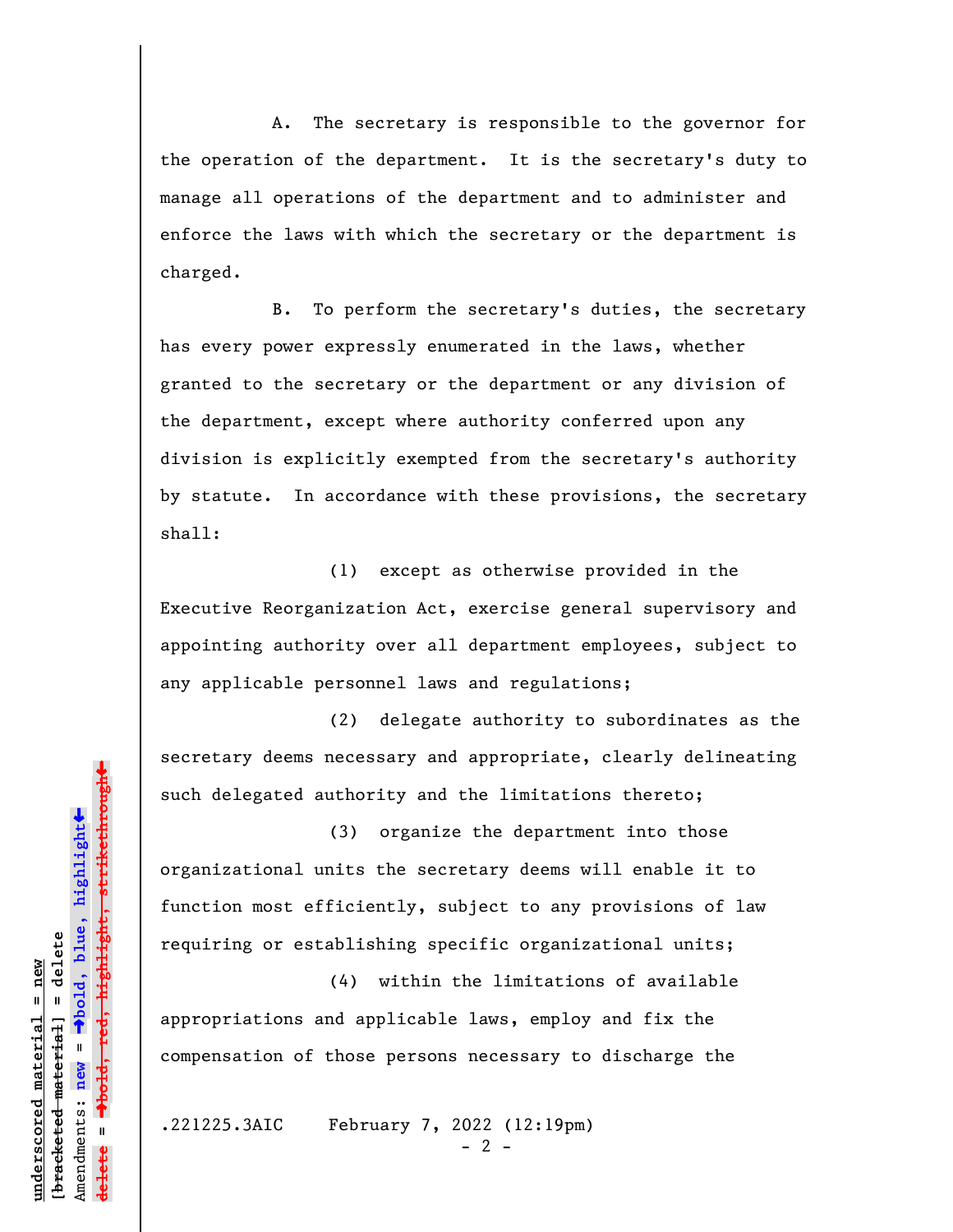secretary's duties;

(5) take administrative action by issuing orders and instructions, not inconsistent with the law, to assure implementation of and compliance with the provisions of law for whose administration or execution the secretary is responsible and to enforce those orders and instructions by appropriate administrative action or actions in the courts;

(6) conduct research and studies that will improve the operations of the department and the provision of services to the residents of the state;

(7) provide courses of instruction and practical training for employees of the department and other persons involved in the administration of programs with the objective of improving the operations and efficiency of administration;

(8) prepare an annual budget of the department;

(9) provide cooperation, at the request of heads of administratively attached agencies and adjunct agencies, in order to:

(a) minimize or eliminate duplication of services and jurisdictional conflicts;

(b) coordinate activities and resolve problems of mutual concern; and

(c) resolve by agreement the manner and extent to which the department shall provide budgeting,

.221225.3AIC February 7, 2022 (12:19pm)

- 3 -

»º**bold, red, highlight, strikethrough** <del>highlight, strikethrou</del>  $\ddot{\bullet}$ º**bold, blue, highlight** bracketed material] = delete **[bracketed material] = delete** inderscored material = new **underscored material = new** Amendments: **new** =  $\mathbf{u}$ Amendments: new **delete =**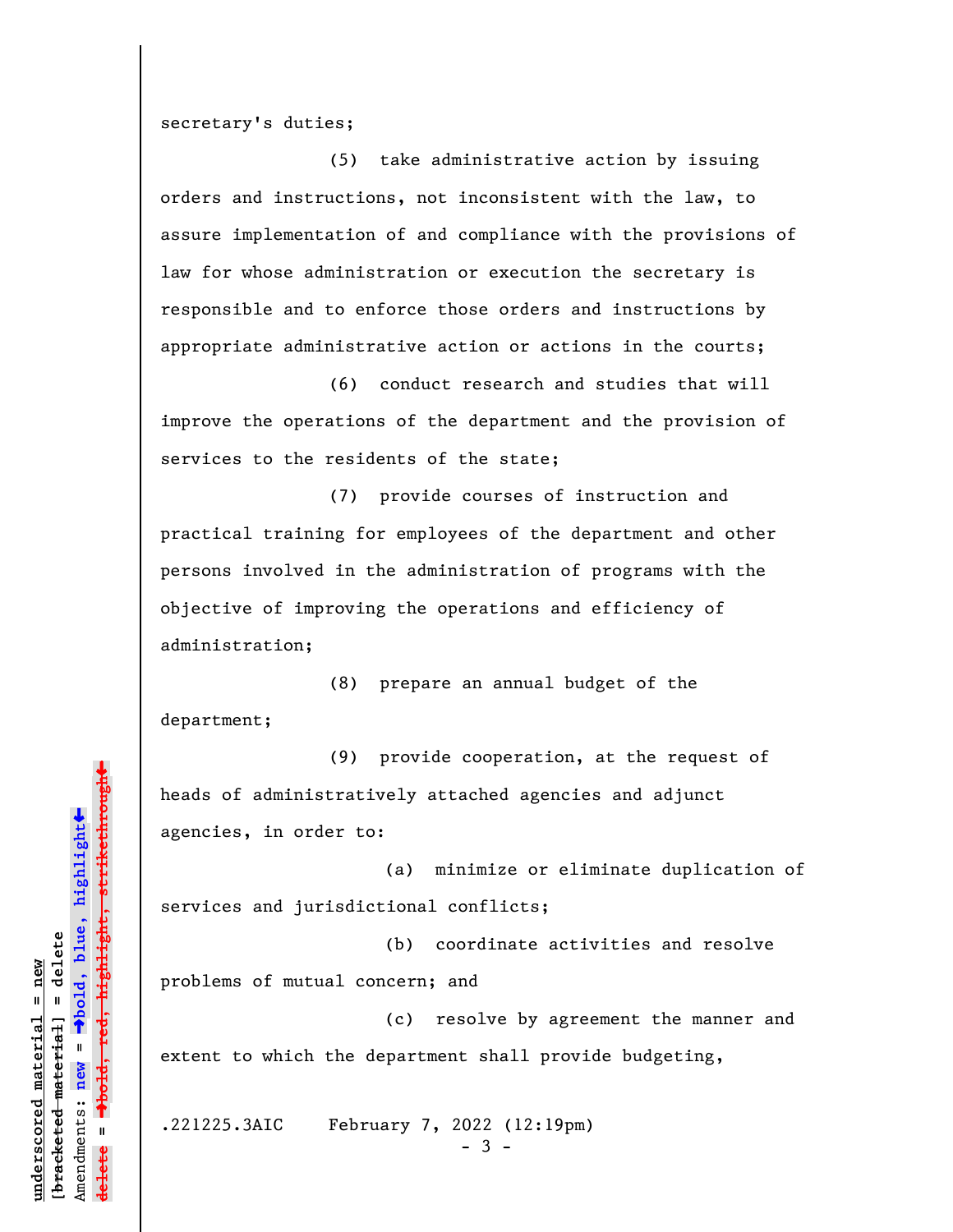recordkeeping and related clerical assistance to administratively attached agencies;

(10) implement, as much as legally permissible, the strategic plan developed by the sustainable economy task force as provided in Section  $[2 - 6f + 202]$  act] 9-15-59 NMSA 1978;

(11) develop and implement a departmental plan to provide meaningful access to state programs for individuals with limited English proficiency that includes:

(a) an annual public assessment, submitted to the governor, that details the need for departmental services to improve access for individuals with limited English proficiency;

(b) the department's plan to meet the needs identified in the assessment, including interpretation and translation services and bilingual staffing;

(c) the cost, including competitive

salary structures for employees with multilingual proficiencies, to implement the departmental plan to provide meaningful language access to state programs; and

(d) submission of an annual report to

the governor and the legislative finance committee regarding

the implementation of the department's language access plan;

 $[\frac{11}{1}]$  (12) appoint, with the governor's consent, a "director" for each division. These appointed positions are exempt from the provisions of the Personnel Act.

.221225.3AIC February 7, 2022 (12:19pm)

**underscored material = new [bracketed material] = delete**

bracketed material] = delete inderscored material = new

Amendments: **new** =

Amendments: new =  $\mathbf{I}$ 

**delete =**

lelete

º**bold, blue, highlight**

º**bold, red, highlight, strikethrough**

 $\ddot{\bullet}$ 

 $\ddag$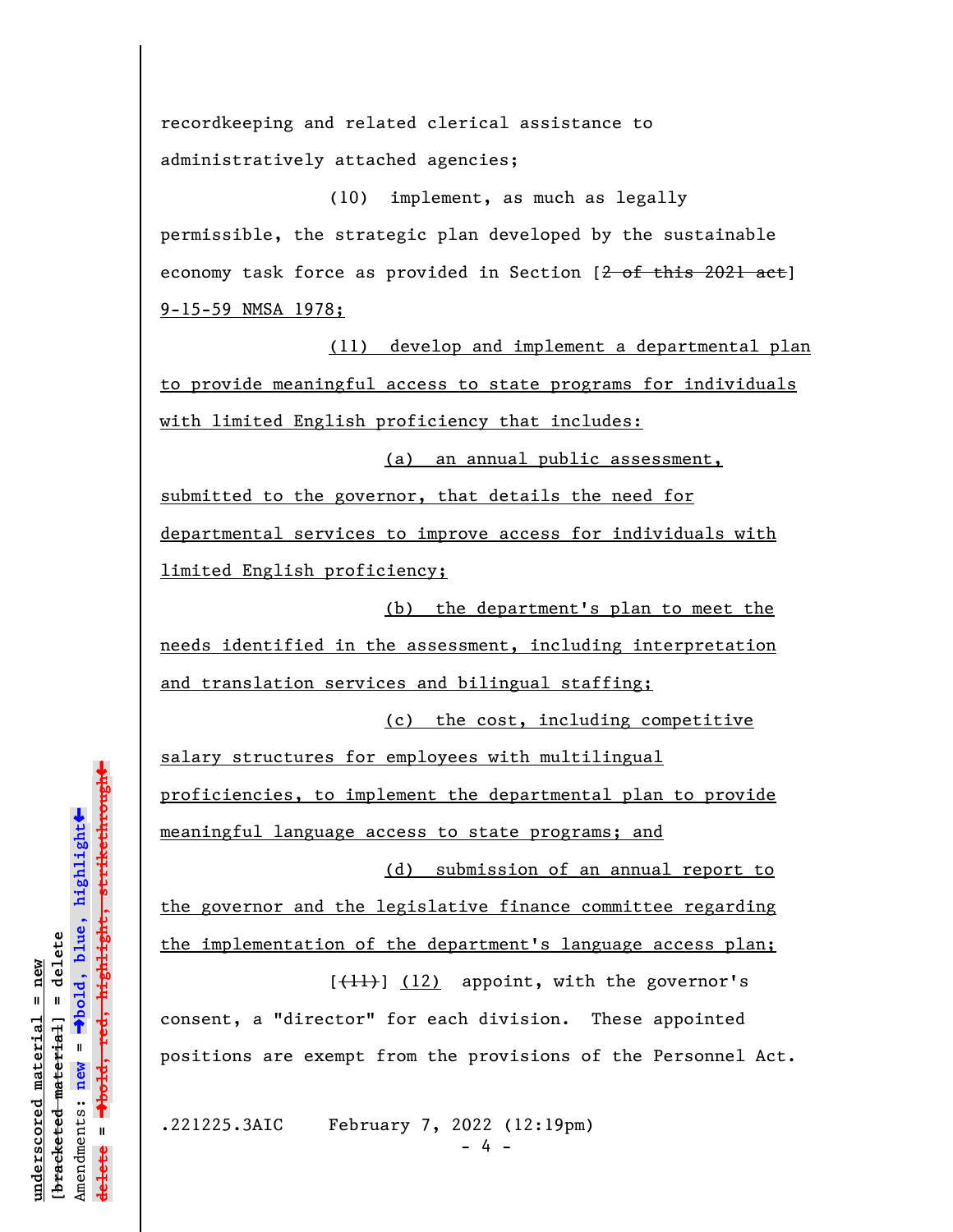Persons appointed to these positions shall serve at the pleasure of the secretary;

 $[+12]$  (13) give bond in the penal sum of twenty-five thousand dollars (\$25,000) and require directors to each give bond in the penal sum of ten thousand dollars (\$10,000) conditioned upon the faithful performance of duties, as provided in the Surety Bond Act. The department shall pay the costs of these bonds; and

 $[+13)$  (14) require performance bonds of such department employees and officers as the secretary deems necessary, as provided in the Surety Bond Act. The department shall pay the costs of these bonds.

C. The secretary may apply for and receive, with the governor's approval, in the name of the department any public or private funds, including [but not limited to] United States government funds, available to the department to carry out its programs, duties or services.

D. Where functions of departments overlap or a function assigned to one department could better be performed by another department, a secretary may recommend appropriate legislation to the next session of the legislature for its approval.

E. The secretary may make and adopt such reasonable procedural rules as may be necessary to carry out the duties of the department and its divisions. No rule promulgated by the director of any division in carrying out the functions and

.221225.3AIC February 7, 2022 (12:19pm)

» $\rightarrow$ bold, red, highlight, strikethrough º**bold, red, highlight, strikethrough**  $\ddot{\bullet}$ º**bold, blue, highlight** bracketed material] = delete **[bracketed material] = delete** inderscored material = new **underscored material = new** Amendments: **new** =  $\bar{\mathbf{u}}$ Amendments: new **delete =**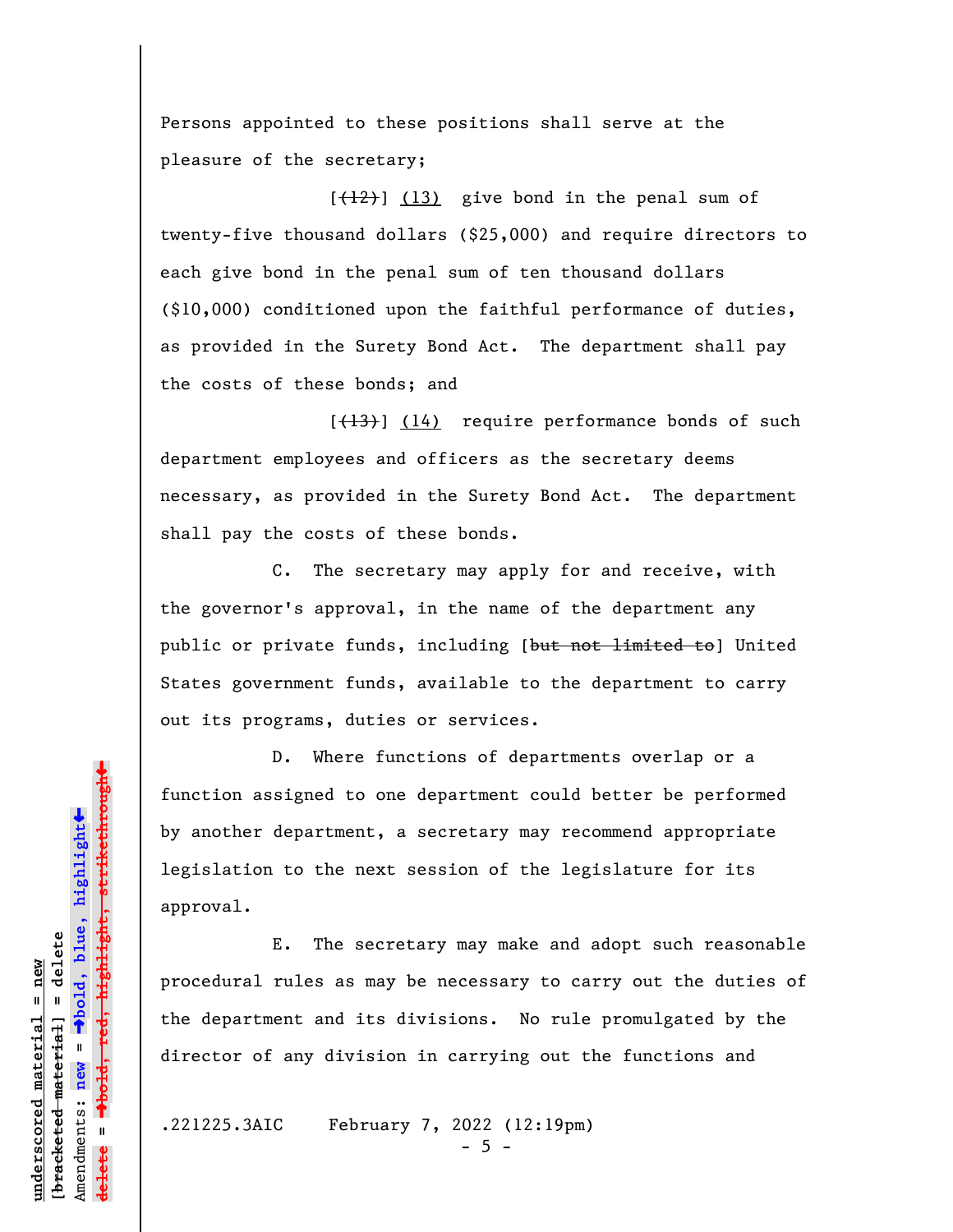duties of the division shall be effective until approved by the secretary unless otherwise provided by statute. Unless otherwise provided by statute, no rule affecting any person or agency outside the department shall be adopted, amended or repealed without a public hearing on the proposed action before the secretary or a hearing officer designated by the secretary. The public hearing shall be held in Santa Fe unless otherwise permitted by statute. Notice of the subject matter of the rule, the action proposed to be taken, the time and place of the hearing, the manner in which interested persons may present their views and the method by which copies of the proposed rule or proposed amendment or repeal of an existing rule may be obtained shall be published once at least thirty days prior to the hearing date in a newspaper of general circulation and mailed at least thirty days prior to the hearing date to all persons who have made a written request for advance notice of hearing. All rules shall be filed in accordance with the State Rules Act.

F. If this section conflicts with the powers and duties specifically given by statute to a particular secretary, the specific powers and duties shall control. If this section conflicts with other statutes specifically limiting the powers of a secretary, the specific limitations shall control."

**HAFC**º**SECTION 2. APPROPRIATION.--Fifty thousand dollars (\$50,000) is appropriated from the general fund to the department of finance and administration for expenditure in**

.221225.3AIC February 7, 2022 (12:19pm)

º**bold, red, highlight, strikethrough**  $\ddot{\bullet}$ º**bold, blue, highlight**  $b$ racketed material] = delete **[bracketed material] = delete** inderscored material = new **underscored material = new** Amendments: new = Amendments: **new** =  $\mathbf{I}$ **delete =** lelete

 $\ddag$